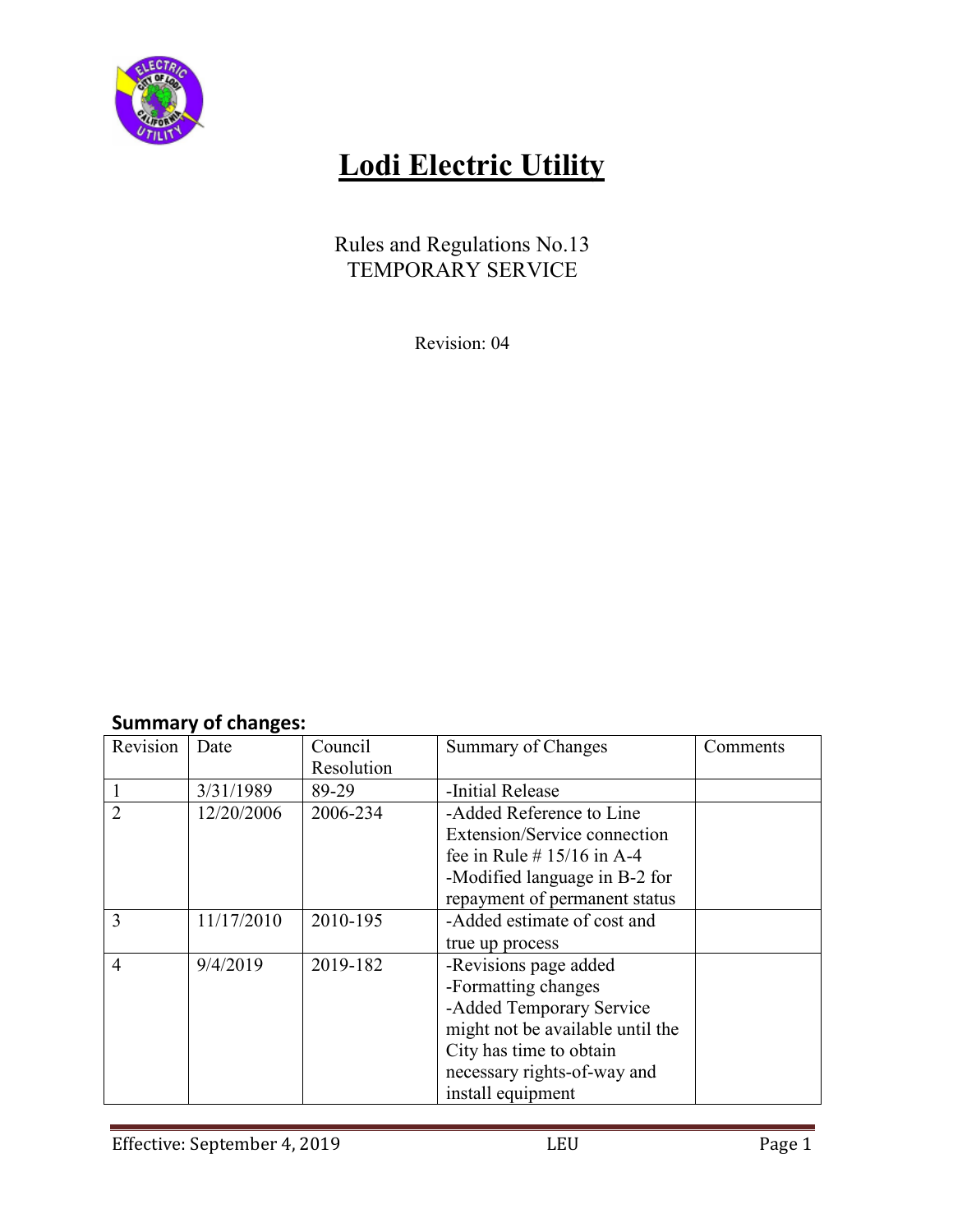

## **Lodi Electric Utility**

Rules and Regulations No.13 TEMPORARY SERVICE

#### A. Establishment of Temporary Service

 The City will furnish Temporary Service, including Service to operations of a speculative nature or of questionable permanency, under the following conditions:

- 1. If undue hardship to the City or to its Customers does not result therefrom.
- 2. The Applicant shall pay to the City, in advance, the Estimated Cost of installing and removing all facilities required for Temporary Service. In each case that an Applicant is required to pay for Services based on the Estimated Cost prior to construction, the billing will be Reconciled with the Actual Cost upon the completion of the project. This cost to include, but not limited to, nonsalvageable material, prorated cost (3 yrs/life) of salvageable material and labor for the installation and removal.
- 3. The Applicant shall establish credit pursuant to Rule and Regulation No. 6.
- 4. Construction Service will be installed by the City for a fixed non-refundable "Temporary Service Hook-up Charge" provided such hook-up is for connection of Customer-owned Service pole per City standards, to existing City facilities, only. Facilities may be installed under Section 2 above. Construction Service whereby the contractor installs the Service entrance in a permanent location may be assessed for the line extension and/or Service connection as per Rule No. 15 and/or 16.
- 5. Nothing in this Rule and Regulation shall limit or affect the right of the City to collect from the Customer any other or additional sums of money, which may become due and payable to the City from the Customer by reason of the